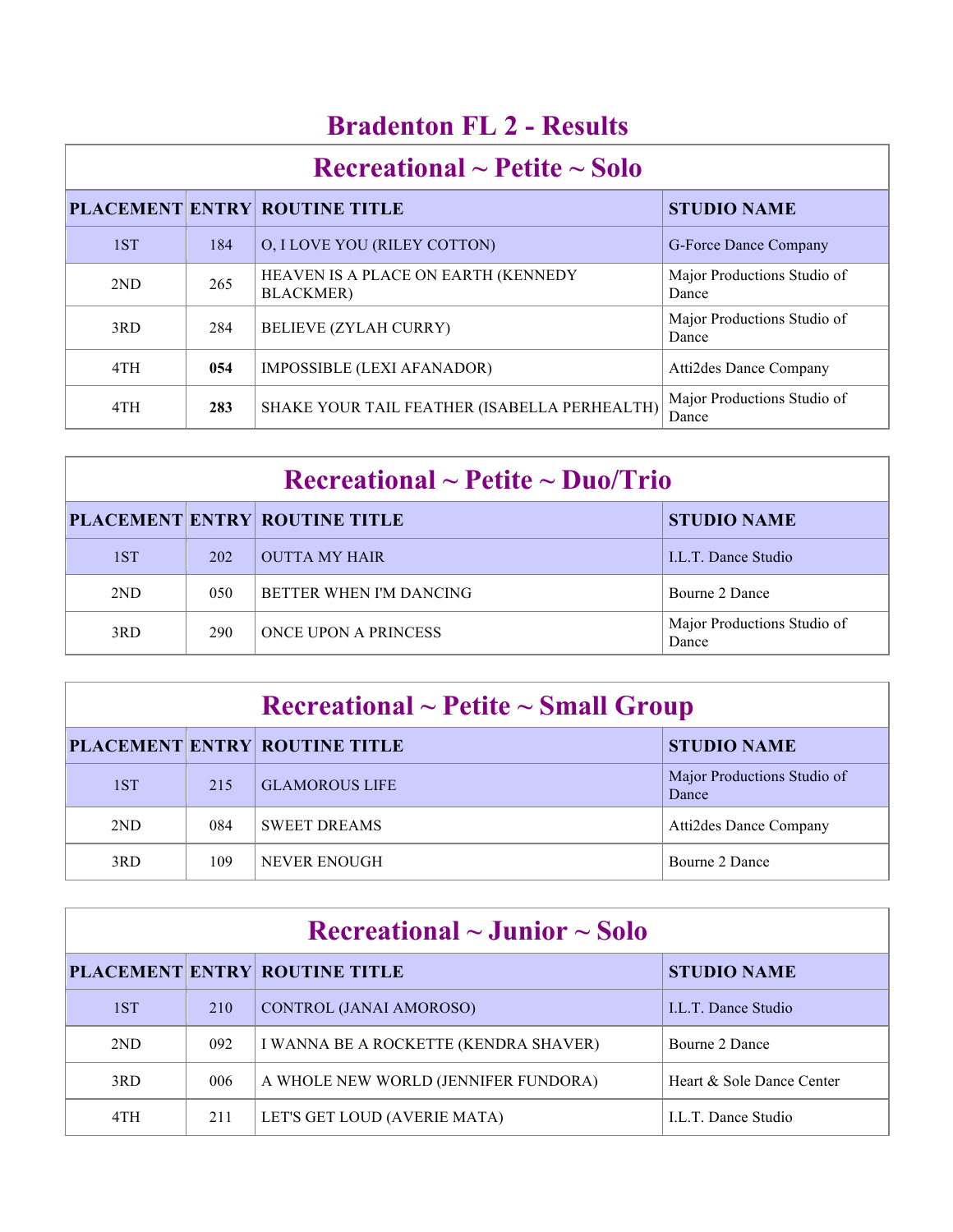| $\rm Recreational \sim J$ unior ~ Duo/Trio |     |                                      |                                       |
|--------------------------------------------|-----|--------------------------------------|---------------------------------------|
|                                            |     | <b>PLACEMENT ENTRY ROUTINE TITLE</b> | <b>STUDIO NAME</b>                    |
| 1ST                                        | 278 | <b>BREAKIN' DISHES</b>               | Major Productions Studio of<br>Dance  |
| 2ND                                        | 181 | ME AND MY SHADOW                     | Melody Lane Performing Arts<br>Center |

| $\rm Recreational \sim Junior \sim Small~Group$ |     |                                      |                                      |
|-------------------------------------------------|-----|--------------------------------------|--------------------------------------|
|                                                 |     | <b>PLACEMENT ENTRY ROUTINE TITLE</b> | <b>STUDIO NAME</b>                   |
| 1ST                                             | 220 | DIAMONDS ARE A GIRL'S BEST FRIEND    | <b>LL.T.</b> Dance Studio            |
| 2ND                                             | 216 | <b>STRINGS ATTACHED</b>              | <b>LL.T.</b> Dance Studio            |
| 3RD                                             | 209 | <b>HIS GLORY ALONE</b>               | Major Productions Studio of<br>Dance |

| $\rm Recreational \sim Teen \sim Solo$ |     |                                      |                                    |
|----------------------------------------|-----|--------------------------------------|------------------------------------|
|                                        |     | <b>PLACEMENT ENTRY ROUTINE TITLE</b> | <b>STUDIO NAME</b>                 |
| 1ST                                    | 226 | HOLLYWOOD (ALEXA PEREIRA)            | <b>LL.T.</b> Dance Studio          |
| 2ND                                    | 221 | <b>FOREVER YOUNG (MIA VASKE)</b>     | LL.T. Dance Studio                 |
| 3RD                                    | 019 | THOUGHTS (MACKENZIE MARROW)          | <b>High Standard Dance Company</b> |
| 4TH                                    | 014 | SING! (LACIE GANO)                   | Heart & Sole Dance Center          |

| $\rm Recreational \sim Teen \sim Duo/Trio$ |     |                                      |                                      |
|--------------------------------------------|-----|--------------------------------------|--------------------------------------|
|                                            |     | <b>PLACEMENT ENTRY ROUTINE TITLE</b> | <b>STUDIO NAME</b>                   |
| 1ST                                        | 247 | BEAUTIFUL PEOPLE                     | Major Productions Studio of<br>Dance |

| $\rm Recreational \sim Senior \sim Solo$ |     |                                      |                    |
|------------------------------------------|-----|--------------------------------------|--------------------|
|                                          |     | <b>PLACEMENT ENTRY ROUTINE TITLE</b> | <b>STUDIO NAME</b> |
| 1ST                                      | 227 | THE GHOST WITHIN ME (SARAH RATCLIFF) | LL.T. Dance Studio |

| Intermediate $\sim$ Petite $\sim$ Solo |     |                                      |                         |
|----------------------------------------|-----|--------------------------------------|-------------------------|
|                                        |     | <b>PLACEMENT ENTRY ROUTINE TITLE</b> | <b>STUDIO NAME</b>      |
| 1ST                                    | 004 | <b>WATCH ME (RACHEL WOLF)</b>        | The Stage Dance Academy |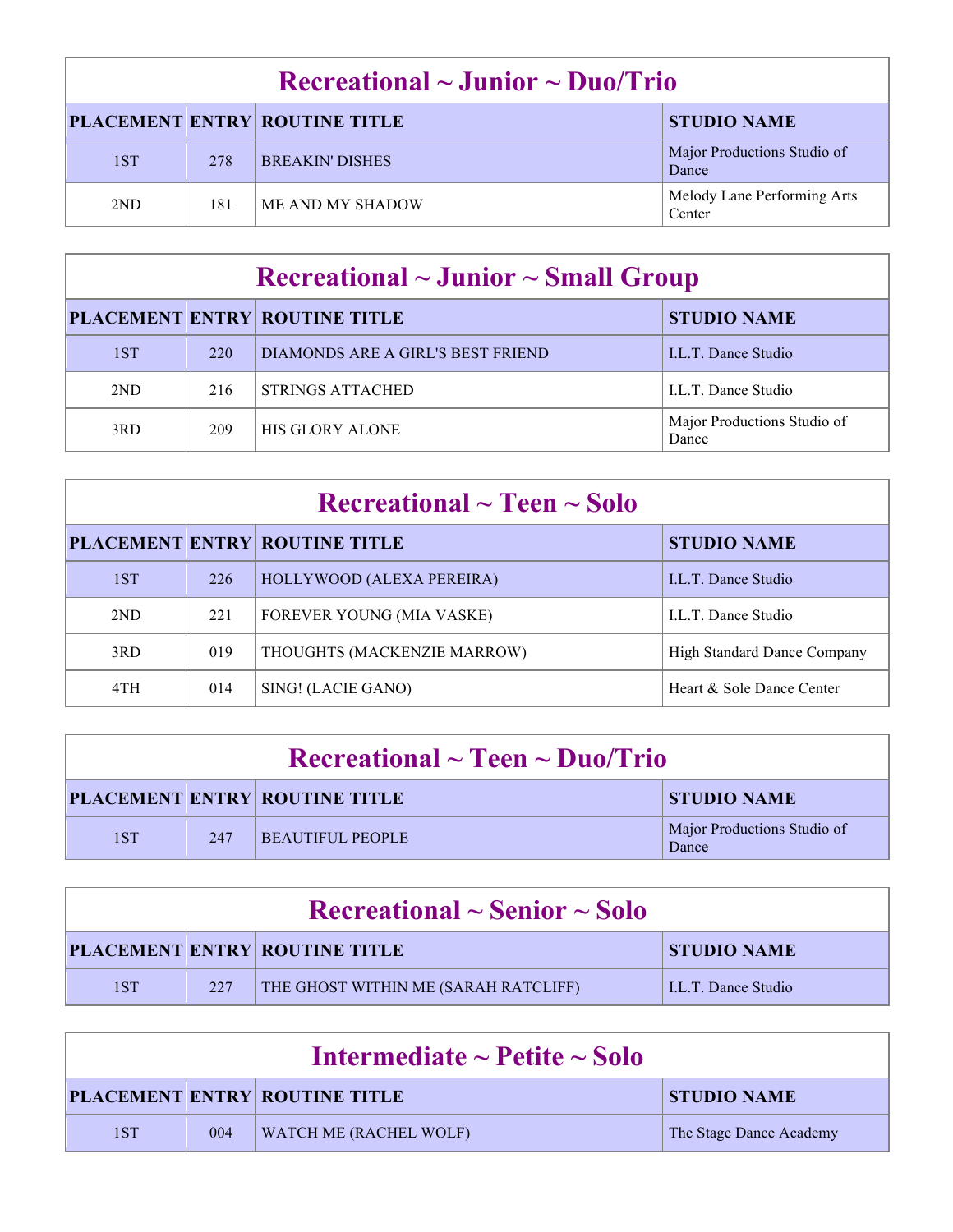| Intermediate $\sim$ Petite $\sim$ Duo/Trio |     |                                      |                               |
|--------------------------------------------|-----|--------------------------------------|-------------------------------|
|                                            |     | <b>PLACEMENT ENTRY ROUTINE TITLE</b> | <b>STUDIO NAME</b>            |
| 1ST                                        | 131 | <b>HIDE AND SEEK</b>                 | <b>Atti2des Dance Company</b> |

| Intermediate $\sim$ Junior $\sim$ Solo |     |                                                                  |                                              |
|----------------------------------------|-----|------------------------------------------------------------------|----------------------------------------------|
|                                        |     | <b>PLACEMENT ENTRY ROUTINE TITLE</b>                             | <b>STUDIO NAME</b>                           |
| 1ST                                    | 231 | AMAZING MAYZIE (REBECA PEDROSA CARVALHAES)   I.L.T. Dance Studio |                                              |
| 2ND                                    | 139 | STAY AWAKE (SADIE THOMAS)                                        | Atti2des Dance Company                       |
| 3RD                                    | 066 | DANCING ON MY OWN (CAILIN BURKE)                                 | Atti2des Dance Company                       |
| 4TH                                    | 011 | FROZEN WORLD (ALLYSON PLOESER)                                   | <b>High Standard Dance Company</b>           |
| 5TH                                    | 077 | IN THE WOODS (AVERY COWLES)                                      | <b>Atti2des Dance Company</b>                |
| 6TH                                    | 028 | PRAYING (ALEXIS FERRIS)                                          | Julestarz Academy for the<br>Performing Arts |
| 7TH                                    | 073 | HERE RIGHT NOW (REAGAN MABEE)                                    | <b>Atti2des Dance Company</b>                |
| 8TH                                    | 130 | I WANT TO HOLD YOUR HAND (BASIA HOWERY)                          | Atti2des Dance Company                       |
| 9TH                                    | 158 | <b>FABULOUS (ADDISON CUPO)</b>                                   | Energize Dance Studio                        |
| 10TH                                   | 190 | WHEN YOUR FEET DON'T TOUCH THE GROUND<br>(ANABELLE ZIZAK)        | Energize Dance Studio                        |

| Intermediate $\sim$ Junior $\sim$ Duo/Trio |     |                                      |                                              |  |
|--------------------------------------------|-----|--------------------------------------|----------------------------------------------|--|
|                                            |     | <b>PLACEMENT ENTRY ROUTINE TITLE</b> | <b>STUDIO NAME</b>                           |  |
| 1ST                                        | 035 | <b>EAT YOU ALIVE</b>                 | Julestarz Academy for the<br>Performing Arts |  |
| 2ND                                        | 118 | <b>BONES</b>                         | Atti2des Dance Company                       |  |
| 3RD                                        | 197 | WHEREVER YOU WILL GO                 | Energize Dance Studio                        |  |

| Intermediate $\sim$ Junior $\sim$ Small Group |     |                                      |                                       |  |
|-----------------------------------------------|-----|--------------------------------------|---------------------------------------|--|
|                                               |     | <b>PLACEMENT ENTRY ROUTINE TITLE</b> | <b>STUDIO NAME</b>                    |  |
| 1ST                                           | 110 | EVERYTHING WORKS OUT IN THE END      | Atti2des Dance Company                |  |
| 2ND                                           | 279 | <b>WANNABE</b>                       | Florida Dance Workshop                |  |
| 3RD                                           | 195 | <b>HERE I AM</b>                     | Melody Lane Performing Arts<br>Center |  |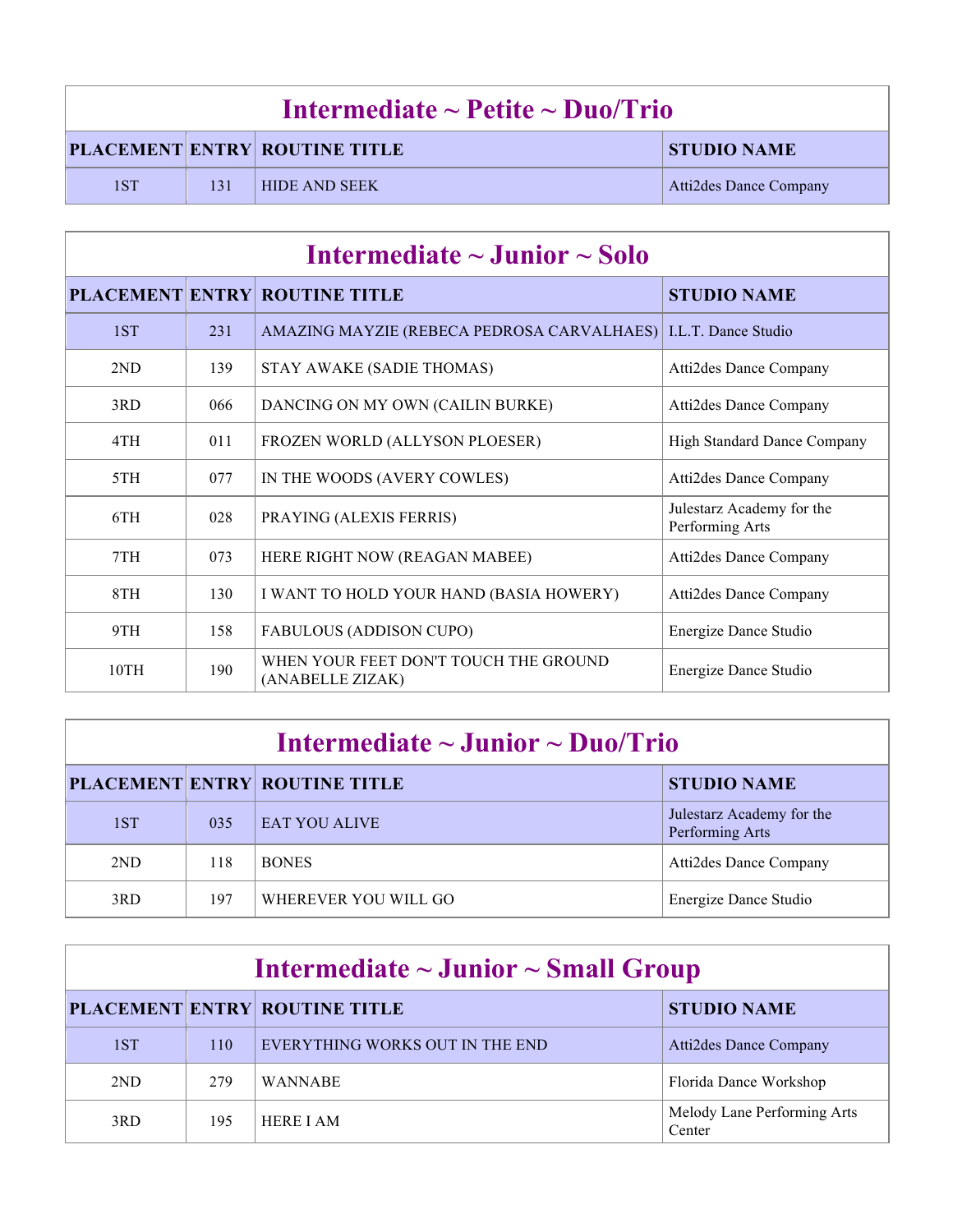| Intermediate $\sim$ Junior $\sim$ Large Group              |     |                            |                |
|------------------------------------------------------------|-----|----------------------------|----------------|
| <b>PLACEMENT ENTRY ROUTINE TITLE</b><br><b>STUDIO NAME</b> |     |                            |                |
| 1ST                                                        | 154 | <b>QUEEN OF THE JUNGLE</b> | Bourne 2 Dance |
| 2 <sub>ND</sub>                                            | 116 | <b>IMAGINE</b>             | Bourne 2 Dance |

| Intermediate $\sim$ Teen $\sim$ Solo |      |                                                    |                                    |  |
|--------------------------------------|------|----------------------------------------------------|------------------------------------|--|
|                                      |      | <b>PLACEMENT ENTRY ROUTINE TITLE</b>               | <b>STUDIO NAME</b>                 |  |
| 1ST                                  | 009  | LIKE EVERYBODY ELSE (AVA SINISHTAJ)                | The Stage Dance Academy            |  |
| 2ND                                  | 008  | USE TO BE MINE (VITINA DIGIUSEPPE)                 | The Stage Dance Academy            |  |
| 3RD                                  | 024  | SOLO DANCING (GIANNA MACERI)                       | The Stage Dance Academy            |  |
| 3RD                                  | 029  | THE RIGHT MAN (ABBY GORNY)                         | The Stage Dance Academy            |  |
| 4TH                                  | 246  | <b>BURN (AMELIE ARIZA)</b>                         | I.L.T. Dance Studio                |  |
| 5TH                                  | 081  | TOUCH (GRACE GARLINGHOUSE)                         | Bourne 2 Dance                     |  |
| 6TH                                  | 101  | MYSTERY OF LOVE (BROOKE DORE-SMITH)                | <b>Atti2des Dance Company</b>      |  |
| 7TH                                  | 287A | <b>GOT IT (MEAGAN JOENS)</b>                       | Florida Dance Workshop             |  |
| 8TH                                  | 239  | THE ETERNAL NIGHT (GABRIELLA RIVAS)                | I.L.T. Dance Studio                |  |
| 9TH                                  | 063  | PRAYER FOR YOU (SOPHIA HOLBROOK)                   | Bourne 2 Dance                     |  |
| 10TH                                 | 146  | LONELY HEART (JESSICA MARCHESE)                    | <b>Atti2des Dance Company</b>      |  |
| 11TH                                 | 013  | BOOK OF REVELATIONS (ALEXANDRIA CHANDLER)          | Heart & Sole Dance Center          |  |
| 12TH                                 | 074  | OPEN HANDS (KYLIE HEGGEMEIER)                      | <b>Atti2des Dance Company</b>      |  |
| 13TH                                 | 010  | LET ME HURT (GENEVIEVE DADY)                       | <b>High Standard Dance Company</b> |  |
| 14TH                                 | 245  | LOVEFOOL (VALERIA GOMEZ)                           | I.L.T. Dance Studio                |  |
| 15TH                                 | 238  | HOW FAR WE'VE FALLEN (COLETTE COUILLARD)           | I.L.T. Dance Studio                |  |
| 16TH                                 | 161  | ONE ROCK N' ROLL TOO MANY (ANAIS ADAMS-<br>TOGLIA) | Energize Dance Studio              |  |
| 17TH                                 | 260  | SOMEONE LIKE YOU (MICAYLA SORAH)                   | Florida Dance Workshop             |  |
| 18TH                                 | 237  | WORDS I SHOULD'VE SAID (SOPHIE SEPULVEDA)          | I.L.T. Dance Studio                |  |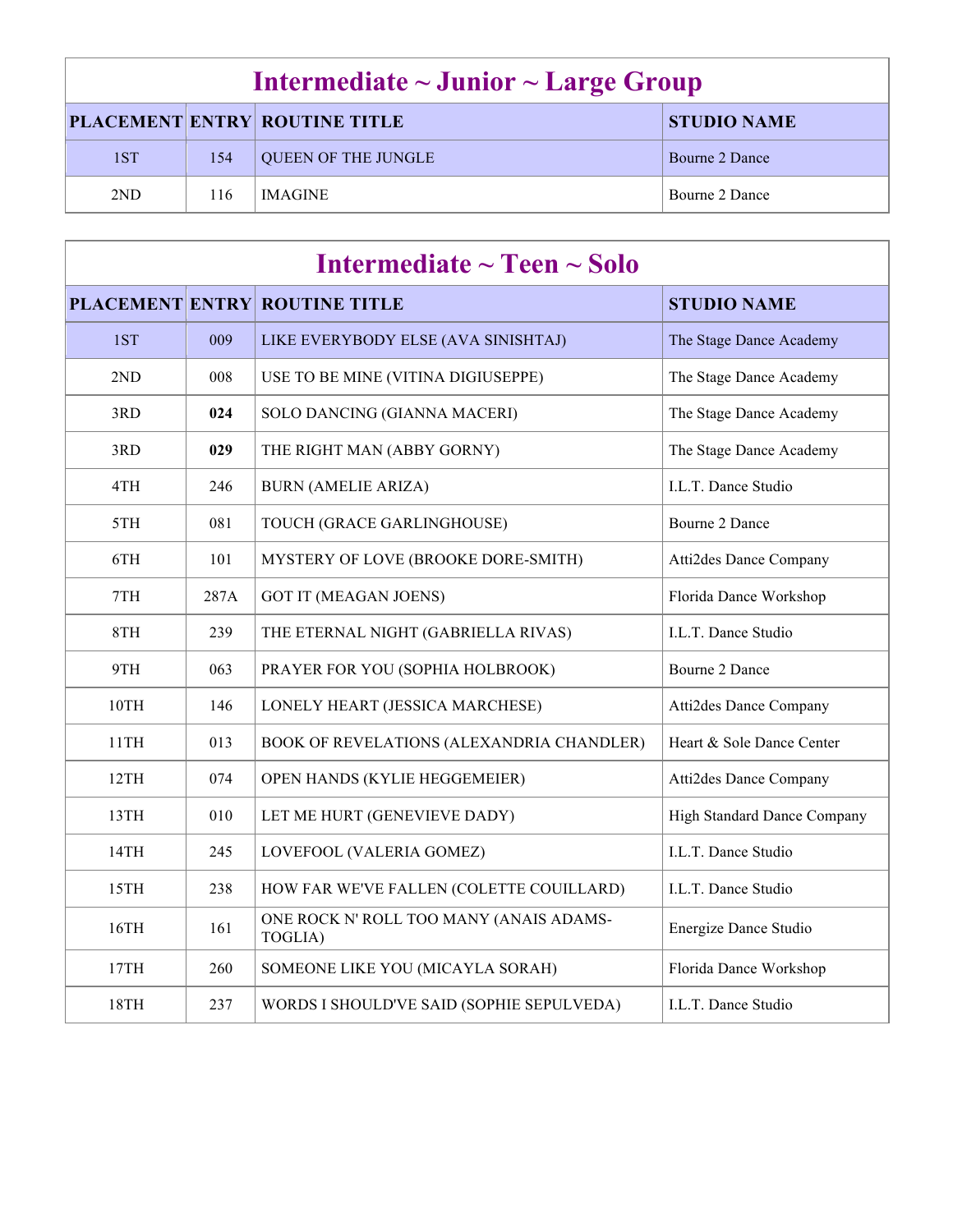| Intermediate $\sim$ Teen $\sim$ Duo/Trio |     |                                      |                             |  |
|------------------------------------------|-----|--------------------------------------|-----------------------------|--|
|                                          |     | <b>PLACEMENT ENTRY ROUTINE TITLE</b> | <b>STUDIO NAME</b>          |  |
| 1ST                                      | 253 | <b>MADNESS</b>                       | <b>LL.T.</b> Dance Studio   |  |
| 2ND                                      | 145 | STAND IN THE LIGHT                   | Bourne 2 Dance              |  |
| 3RD                                      | 030 | <b>DANGEROUS</b>                     | The Stage Dance Academy     |  |
| 4TH                                      | 091 | <b>GAME OF SURVIVAL</b>              | Bourne 2 Dance              |  |
| 5TH                                      | 043 | THE MOMENT I SAID IT                 | High Standard Dance Company |  |

| Intermediate $\sim$ Teen $\sim$ Small Group |     |                                      |                                    |  |
|---------------------------------------------|-----|--------------------------------------|------------------------------------|--|
|                                             |     | <b>PLACEMENT ENTRY ROUTINE TITLE</b> | <b>STUDIO NAME</b>                 |  |
| 1ST                                         | 025 | <b>HALF LOVE</b>                     | <b>High Standard Dance Company</b> |  |
| 2ND                                         | 104 | YOUR PEACE WILL MAKE US ONE          | Bourne 2 Dance                     |  |
| 3RD                                         | 261 | ME TOO                               | <b>LL.T.</b> Dance Studio          |  |
| 4TH                                         | 194 | <b>THE VILLAGE</b>                   | Energize Dance Studio              |  |
| 5TH                                         | 166 | <b>BIG TIME</b>                      | Energize Dance Studio              |  |
| 6TH                                         | 140 | <b>BECAUSE YOU LOVED ME</b>          | Bourne 2 Dance                     |  |
| 7TH                                         | 199 | <b>HANGING BY A THREAD</b>           | Energize Dance Studio              |  |
| 8TH                                         | 049 | WHO AM I                             | Bourne 2 Dance                     |  |

| Intermediate $\sim$ Teen $\sim$ Large Group |     |                                      |                        |  |
|---------------------------------------------|-----|--------------------------------------|------------------------|--|
|                                             |     | <b>PLACEMENT ENTRY ROUTINE TITLE</b> | <b>STUDIO NAME</b>     |  |
| 1ST                                         | 281 | <b>BOY BANDS</b>                     | Florida Dance Workshop |  |
| 2ND                                         | 214 | <b>TOXIC</b>                         | Florida Dance Workshop |  |

| Intermediate $\sim$ Senior $\sim$ Solo |     |                                       |                                    |  |
|----------------------------------------|-----|---------------------------------------|------------------------------------|--|
|                                        |     | <b>PLACEMENT ENTRY ROUTINE TITLE</b>  | <b>STUDIO NAME</b>                 |  |
| 1ST                                    | 039 | <b>SKIN (KYLEE YATES)</b>             | The Stage Dance Academy            |  |
| 2ND                                    | 031 | YOU'VE GOT IT IN YOU (MEGAN EVANS)    | <b>High Standard Dance Company</b> |  |
| 3RD                                    | 264 | PAINT IT BLACK (TEYA SCHLEIFFER)      | <b>LL.T.</b> Dance Studio          |  |
| 4TH                                    | 174 | YOU ARE THE REASON (JAYLEE CARPENTER) | Energize Dance Studio              |  |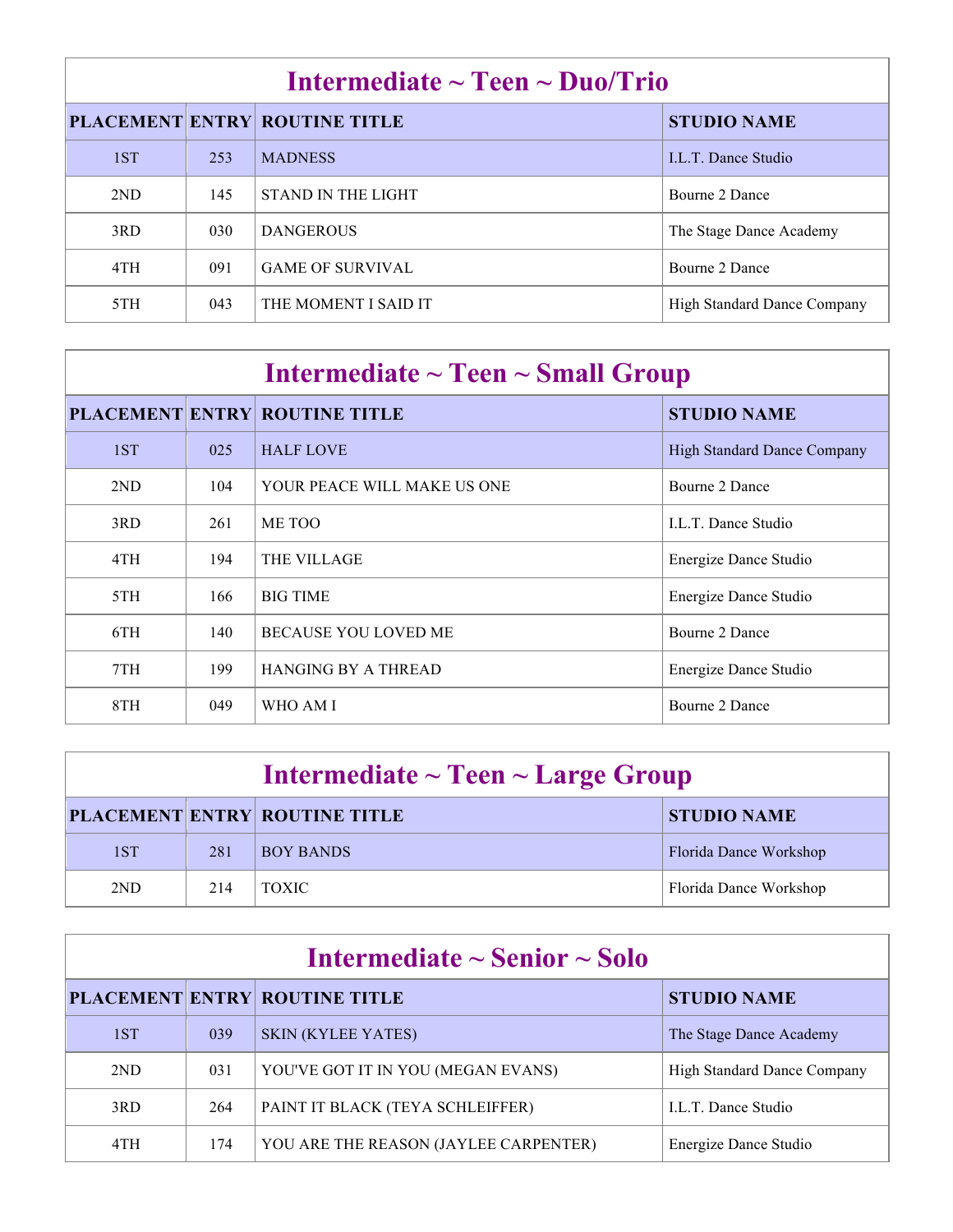| 5TH  | 121 | SUPER MARKET FLOWERS (MADALYNN BARKER) | Bourne 2 Dance                       |
|------|-----|----------------------------------------|--------------------------------------|
| 6TH  | 026 | I'LL BE SEEING YOU (MCKENZIE WILLIAMS) | <b>High Standard Dance Company</b>   |
| 7TH  | 263 | POWER (ALYSSA LAFLAMME)                | <b>LL.T.</b> Dance Studio            |
| 8TH  | 240 | THE LAST LETTER (KYLIE STRATMAN)       | Major Productions Studio of<br>Dance |
| 9TH  | 085 | THE WORD LOVE (EMMA ROSSINGTON)        | <b>Atti2des Dance Company</b>        |
| 10TH | 087 | MAKE IT EASY ON YOU (ASHLEY BUCKLEY)   | <b>Atti2des Dance Company</b>        |
| 11TH | 251 | <b>BURLESQUE (PARIS PROFITA)</b>       | Florida Dance Workshop               |
| 12TH | 223 | SUFFOCATE (BRIANNA DONALDSON)          | Florida Dance Workshop               |

| Intermediate $\sim$ Senior $\sim$ Duo/Trio |     |                                      |                        |  |
|--------------------------------------------|-----|--------------------------------------|------------------------|--|
|                                            |     | <b>PLACEMENT ENTRY ROUTINE TITLE</b> | <b>STUDIO NAME</b>     |  |
| 1ST                                        | 144 | WHEREVER YOU WILL GO                 | Bourne 2 Dance         |  |
| 2ND                                        | 286 | <b>SHOW OFF</b>                      | Florida Dance Workshop |  |
| 3RD                                        | 206 | <b>MAMA KNOWS BEST</b>               | Florida Dance Workshop |  |
| 4TH                                        | 150 | RIVERS AND ROADS                     | Bourne 2 Dance         |  |
| 5TH                                        | 149 | <b>WAVES</b>                         | Bourne 2 Dance         |  |
| 5TH                                        | 235 | <b>SWEET DREAMS</b>                  | Florida Dance Workshop |  |

| Intermediate $\sim$ Senior $\sim$ Small Group |
|-----------------------------------------------|
|-----------------------------------------------|

|     |     | <b>PLACEMENT ENTRY ROUTINE TITLE</b> | <b>STUDIO NAME</b>          |
|-----|-----|--------------------------------------|-----------------------------|
| 1ST | 083 | AN EVENING I WILL NOT FORGET         | Bourne 2 Dance              |
| 2ND | 287 | <b>GREEDY</b>                        | LL.T. Dance Studio          |
| 3RD | 282 | PREDATORS AMONG US                   | LL.T. Dance Studio          |
| 4TH | 015 | <b>NUMB</b>                          | High Standard Dance Company |

| Intermediate $\sim$ Senior $\sim$ Large Group |     |                                      |                        |
|-----------------------------------------------|-----|--------------------------------------|------------------------|
|                                               |     | <b>PLACEMENT ENTRY ROUTINE TITLE</b> | <b>STUDIO NAME</b>     |
| 1ST                                           | 205 | <b>THE SCIENTIST</b>                 | Florida Dance Workshop |
| 2ND                                           | 276 | WICKED GAMES                         | Florida Dance Workshop |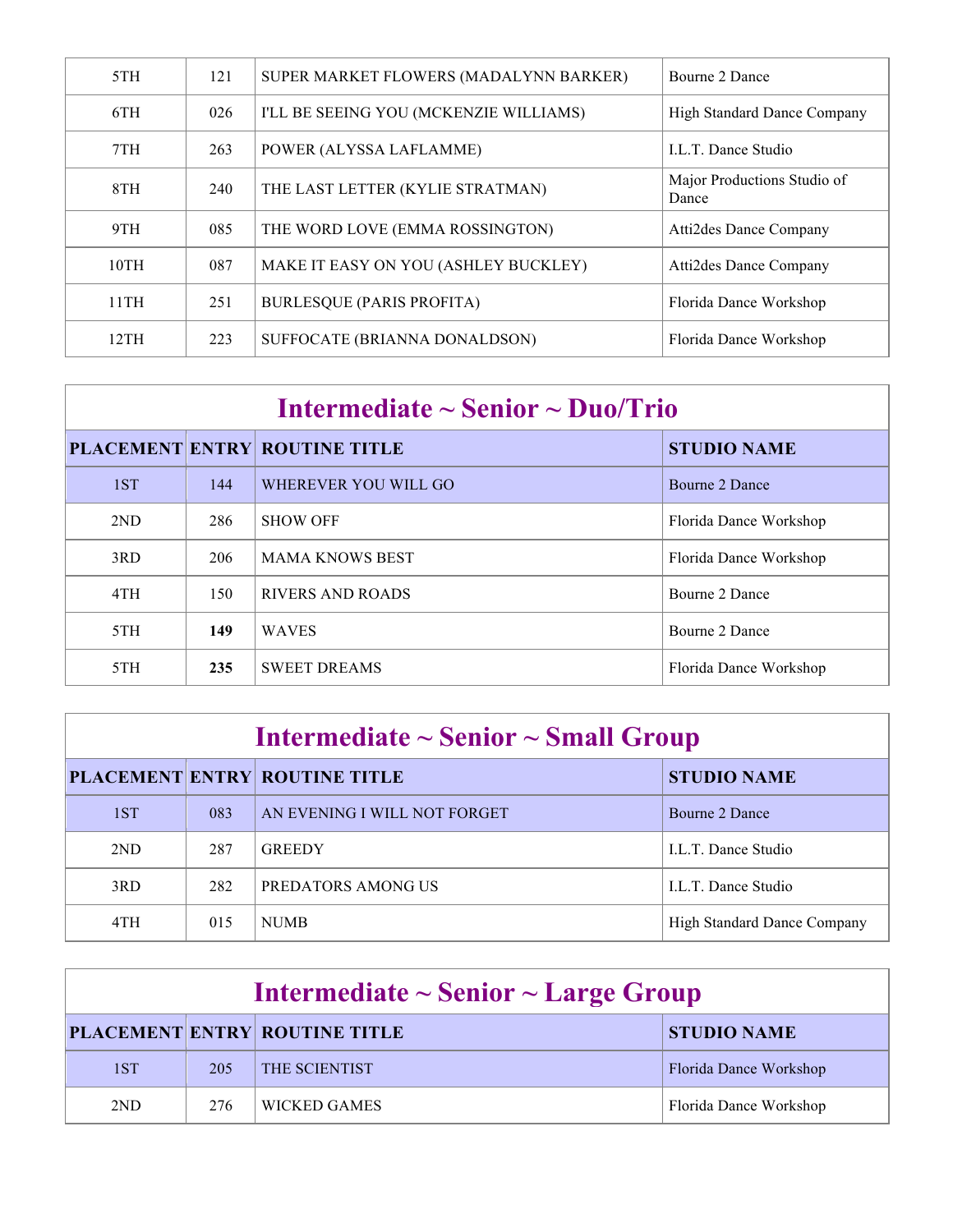| Intermediate $\sim$ Senior $\sim$ Line |     |                                      |                        |  |
|----------------------------------------|-----|--------------------------------------|------------------------|--|
|                                        |     | <b>PLACEMENT ENTRY ROUTINE TITLE</b> | <b>STUDIO NAME</b>     |  |
| 1ST                                    | 200 | <b>HEADS WILL ROLL</b>               | Florida Dance Workshop |  |

| Elite $\sim$ Petite $\sim$ Solo |     |                                      |                               |
|---------------------------------|-----|--------------------------------------|-------------------------------|
|                                 |     | <b>PLACEMENT ENTRY ROUTINE TITLE</b> | <b>STUDIO NAME</b>            |
| 1ST                             | 123 | SYMMETRY (PEYTON HUNT)               | <b>Atti2des Dance Company</b> |

| Elite ~ Petite ~ Duo/Trio |     |                                      |                        |
|---------------------------|-----|--------------------------------------|------------------------|
|                           |     | <b>PLACEMENT ENTRY ROUTINE TITLE</b> | <b>STUDIO NAME</b>     |
| 1ST                       | 112 | $\Box$ EVERYWHERE I GO               | Atti2des Dance Company |

| Elite ~ Petite ~ Small Group |     |                                      |                        |
|------------------------------|-----|--------------------------------------|------------------------|
|                              |     | <b>PLACEMENT ENTRY ROUTINE TITLE</b> | <b>STUDIO NAME</b>     |
| 1ST                          | 088 | <b>LANDFILL</b>                      | Atti2des Dance Company |
| 2ND                          | 098 | MR. SANDMAN                          | Atti2des Dance Company |

| Elite $\sim$ Junior $\sim$ Solo |     |                                      |                       |
|---------------------------------|-----|--------------------------------------|-----------------------|
|                                 |     | <b>PLACEMENT ENTRY ROUTINE TITLE</b> | <b>STUDIO NAME</b>    |
| 1ST                             | 162 | <b>I LIE (LEILA FREY)</b>            | G-Force Dance Company |
| 2ND                             | 159 | IN BLOOM (BROOKE BENISON)            | G-Force Dance Company |
| 3RD                             | 167 | IN DISGUISE (AVA BRONSON)            | G-Force Dance Company |

| Elite $\sim$ Junior $\sim$ Duo/Trio |      |                                      |                              |
|-------------------------------------|------|--------------------------------------|------------------------------|
|                                     |      | <b>PLACEMENT ENTRY ROUTINE TITLE</b> | <b>STUDIO NAME</b>           |
| 1ST                                 | 173  | CAT'S CRADLE                         | <b>G-Force Dance Company</b> |
| 2ND                                 | 0.52 | <b>HELP ME</b>                       | Atti2des Dance Company       |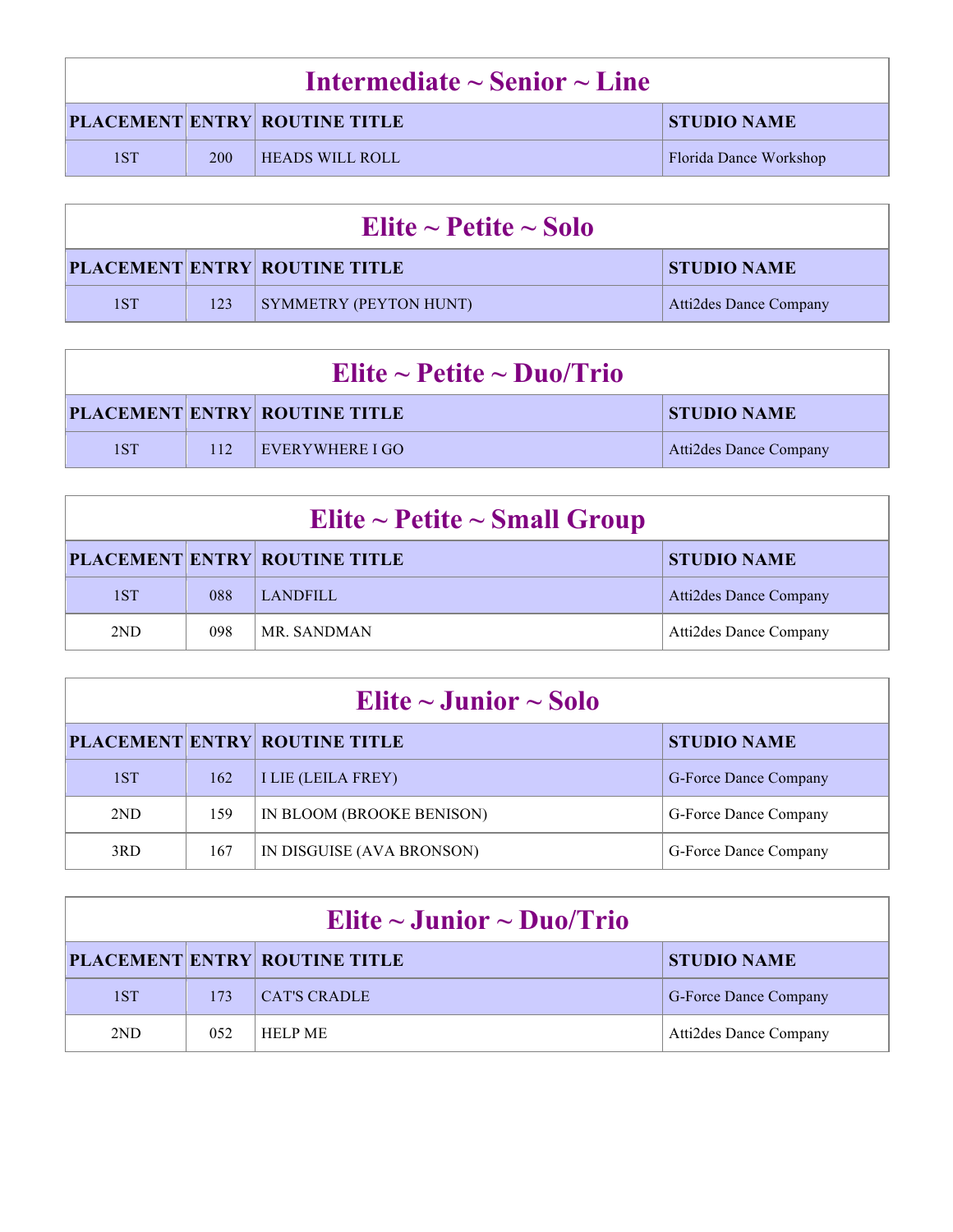| Elite $\sim$ Junior $\sim$ Small Group |     |                                      |                         |
|----------------------------------------|-----|--------------------------------------|-------------------------|
|                                        |     | <b>PLACEMENT ENTRY ROUTINE TITLE</b> | <b>STUDIO NAME</b>      |
| 1ST                                    | 058 | <b>WONDERWALL</b>                    | Atti2des Dance Company  |
| 2ND                                    | 089 | LUCKY                                | Elite Fine Arts Academy |

| Elite $\sim$ Junior $\sim$ Line |     |                                      |                               |
|---------------------------------|-----|--------------------------------------|-------------------------------|
|                                 |     | <b>PLACEMENT ENTRY ROUTINE TITLE</b> | <b>STUDIO NAME</b>            |
| 1ST                             | 047 | <b>SIA</b>                           | <b>Atti2des Dance Company</b> |

| Elite $\sim$ Teen $\sim$ Solo |     |                                           |                               |
|-------------------------------|-----|-------------------------------------------|-------------------------------|
|                               |     | <b>PLACEMENT ENTRY ROUTINE TITLE</b>      | <b>STUDIO NAME</b>            |
| 1ST                           | 051 | MINE (SOPHIE ROLAND)                      | Atti2des Dance Company        |
| 2ND                           | 152 | <b>READY (KAYLAN BUNNELL)</b>             | <b>Atti2des Dance Company</b> |
| 3RD                           | 151 | HAPPINESS DOES NOT WAIT (RYANN VANDERSON) | Atti2des Dance Company        |
| 4TH                           | 178 | JENNY OF OLDSTONES (BRAELYN CLOUTIER)     | G-Force Dance Company         |
| 5TH                           | 198 | THIS PLACE IS A SHELTER (LILLY LOLLY)     | G-Force Dance Company         |
| 5TH                           | 180 | CRAZY (EVA WHEATON)                       | G-Force Dance Company         |
| 6TH                           | 017 | I'M IN HERE (ANDREA SCHULZE)              | The Stage Dance Academy       |

| Elite $\sim$ Teen $\sim$ Duo/Trio |      |                                      |                        |
|-----------------------------------|------|--------------------------------------|------------------------|
|                                   |      | <b>PLACEMENT ENTRY ROUTINE TITLE</b> | <b>STUDIO NAME</b>     |
| 1ST                               | 0.57 | WHITE BLOOD                          | Atti2des Dance Company |
| 2ND                               | 179  | <b>HUNTER</b>                        | Energize Dance Studio  |

| Elite $\sim$ Teen $\sim$ Small Group |     |                                      |                               |
|--------------------------------------|-----|--------------------------------------|-------------------------------|
|                                      |     | <b>PLACEMENT ENTRY ROUTINE TITLE</b> | <b>STUDIO NAME</b>            |
| 1ST                                  | 075 | <b>GOT IT</b>                        | <b>Atti2des Dance Company</b> |
| 2ND                                  | 093 | <b>MARATHON OF ROSES</b>             | <b>Atti2des Dance Company</b> |
| 3RD                                  | 044 | <b>CAN YOU HEAR ME?</b>              | The Stage Dance Academy       |
| 4TH                                  | 133 | IN THE AIR TONIGHT                   | Atti2des Dance Company        |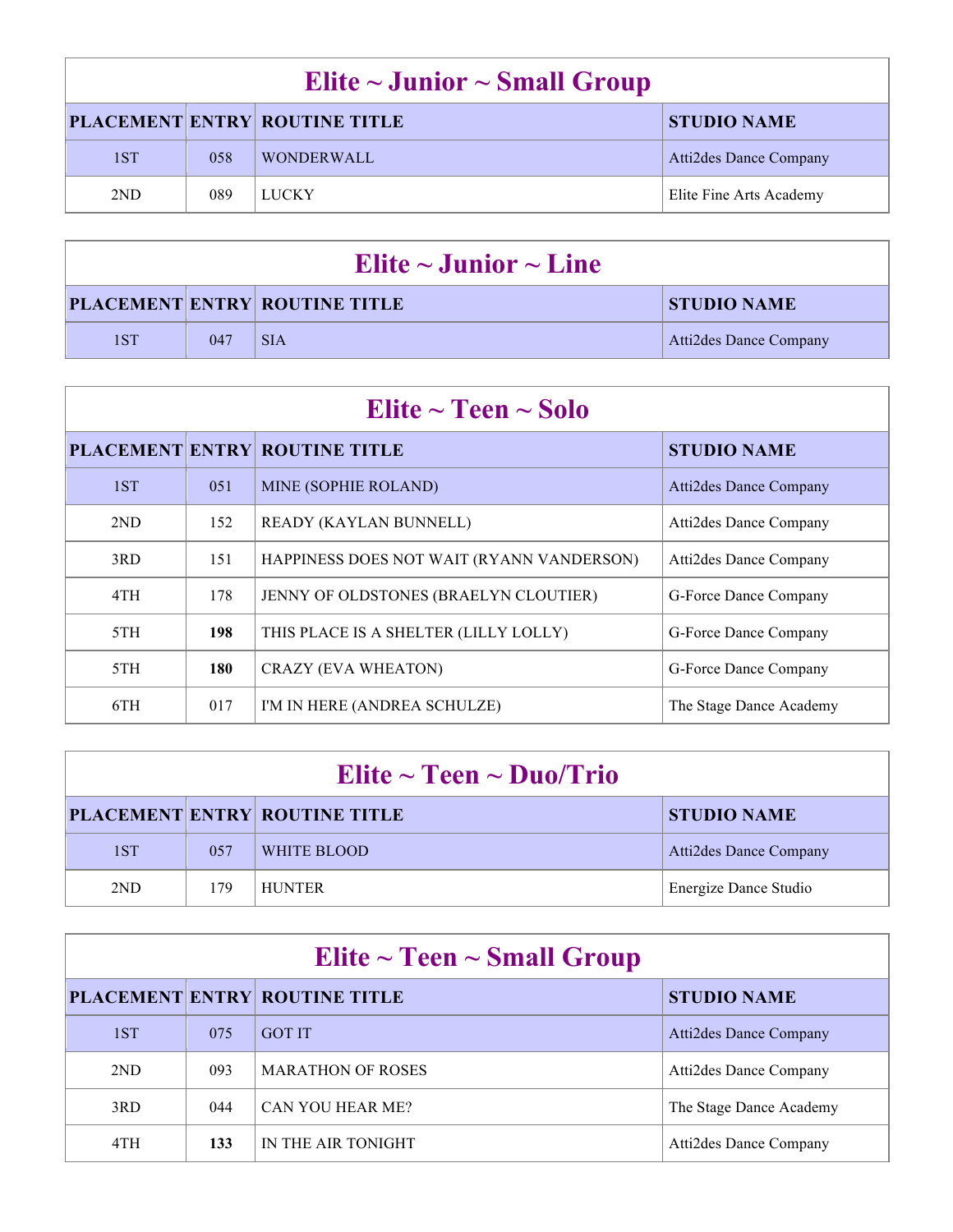| 4TH | 14  | EVERYTHING HAS GROWN | Atti2des Dance Company |
|-----|-----|----------------------|------------------------|
| 5TH | 105 | <b>ISLANDS</b>       | Atti2des Dance Company |

| Elite $\sim$ Teen $\sim$ Large Group |     |                                      |                        |
|--------------------------------------|-----|--------------------------------------|------------------------|
|                                      |     | <b>PLACEMENT ENTRY ROUTINE TITLE</b> | <b>STUDIO NAME</b>     |
| 1ST                                  | 126 | <b>GODDESS</b>                       | Atti2des Dance Company |

| Elite $\sim$ Senior $\sim$ Solo |     |                                      |                               |
|---------------------------------|-----|--------------------------------------|-------------------------------|
|                                 |     | <b>PLACEMENT ENTRY ROUTINE TITLE</b> | <b>STUDIO NAME</b>            |
| 1ST                             | 012 | END OF LIGHT (HOLLAND TYSON)         | New Level Dance Company       |
| 2ND                             | 185 | FINALE (ADDISON GOGUEN)              | G-Force Dance Company         |
| 3RD                             | 136 | DANCING AFTER DEATH (MADDIE NEGIP)   | Atti2des Dance Company        |
| 4TH                             | 097 | YOUR TURN NOW (KAYLA CLAVELL)        | Atti2des Dance Company        |
| 5TH                             | 192 | MIDNIGHT WALTZ (BRIGETTE KRAY)       | G-Force Dance Company         |
| 6TH                             | 107 | A WASTE (HOPE HOSKINS)               | Atti2des Dance Company        |
| 6TH                             | 138 | ME, MUSEUM (EMILY KELLY)             | Atti2des Dance Company        |
| 7TH                             | 095 | WHERE'S MY LOVE (FAITH MCCARTHY)     | <b>Atti2des Dance Company</b> |

| Elite $\sim$ Senior $\sim$ Duo/Trio |     |                                      |                         |
|-------------------------------------|-----|--------------------------------------|-------------------------|
|                                     |     | <b>PLACEMENT ENTRY ROUTINE TITLE</b> | <b>STUDIO NAME</b>      |
| 1ST                                 | 021 | <b>HEART OF GLASS</b>                | New Level Dance Company |
| 2ND                                 | 096 | <b>THE END OF LOVE</b>               | Atti2des Dance Company  |

| Elite $\sim$ Senior $\sim$ Small Group |     |                                      |                               |
|----------------------------------------|-----|--------------------------------------|-------------------------------|
|                                        |     | <b>PLACEMENT ENTRY ROUTINE TITLE</b> | <b>STUDIO NAME</b>            |
| 1ST                                    | 117 | <b>SWIM GOOD</b>                     | <b>Atti2des Dance Company</b> |
| 2ND                                    | 055 | THE CAVE                             | Atti2des Dance Company        |